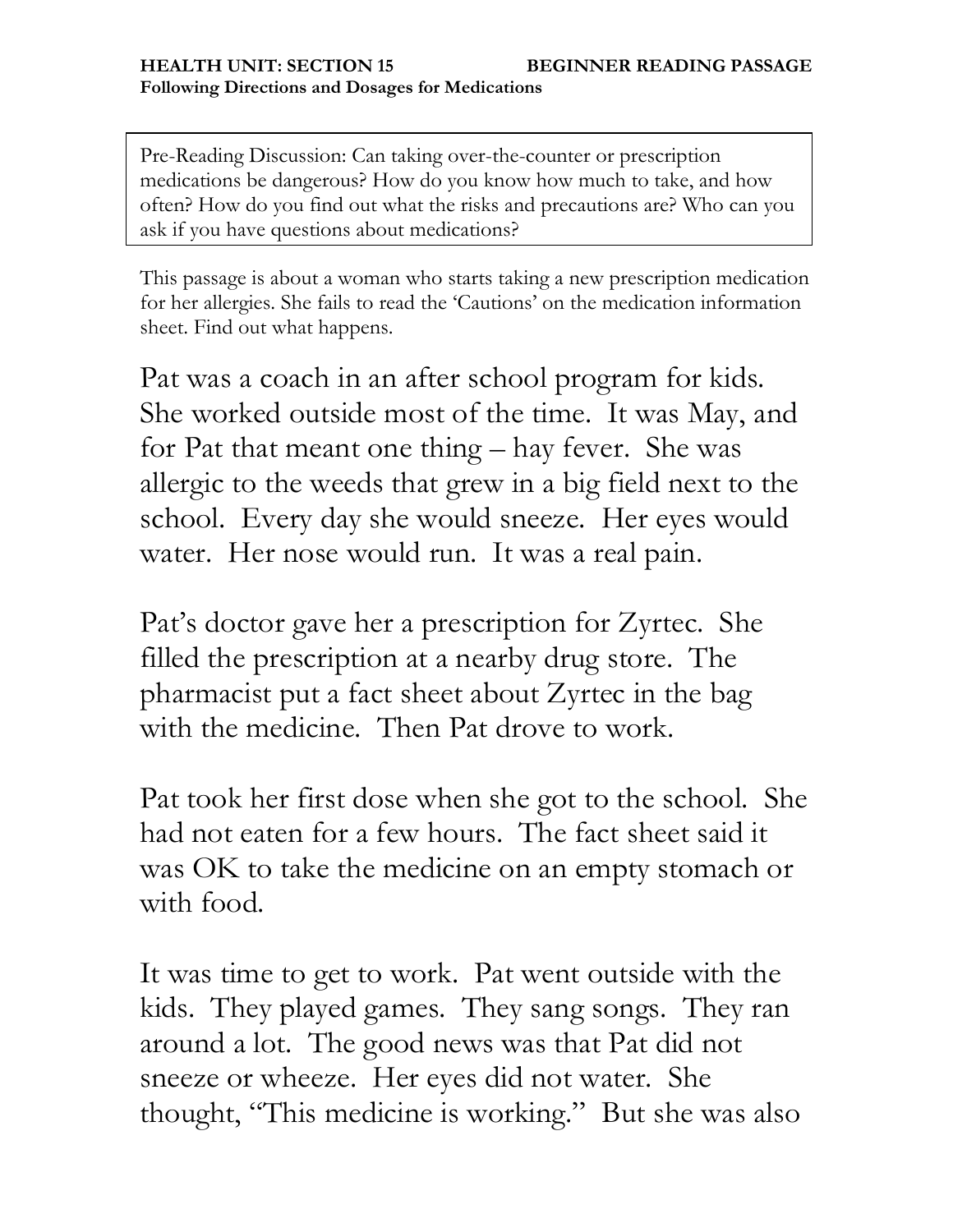feeling very tired. She wished she could go home and lie down. "All this activity must be getting to me," she thought.

By 6:30 p.m. the kids had gone home. Pat got in her car. She couldn"t wait to get home. She put the car in reverse to back out of her parking spot. She looked behind her and stepped on the gas.

All of a sudden there was a loud crash and a big jolt. Pat's seat belt locked up. She was stunned. "What on earth?" she cried.

She turned and looked ahead. Her car had smashed into the tree in front of her. She had not put the car in reverse. She had put it in drive instead. "Oh no!" she groaned.

Pat's car was a wreck. She had to get it towed. She was very upset. "I don"t know how I could have done that?" she cried. "I"ve never done that before. Thank goodness I didn"t hit anyone!"

The new medicine had made her very drowsy. The Zyrtec fact sheet warned not to drive until you know how you react to the medicine. Pat had ignored that warning. She was very sorry that she did.